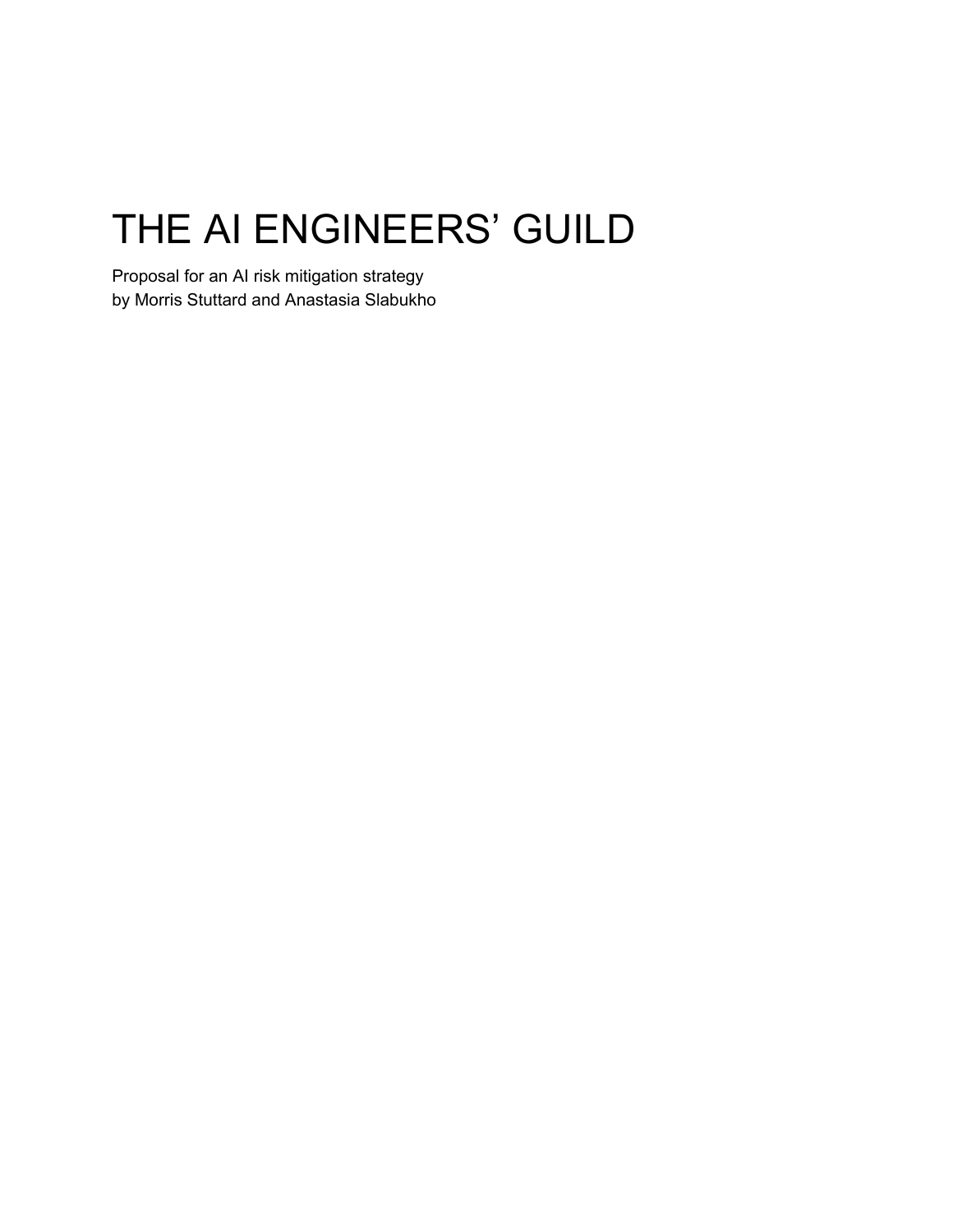#### **CONTENTS:**

| <b>ABSTRACT</b>                                                                    | $\boldsymbol{2}$ |
|------------------------------------------------------------------------------------|------------------|
| <b>LONG ABSTRACT</b>                                                               | $\boldsymbol{2}$ |
| <b>OBJECTIVES</b>                                                                  | 4                |
| <b>THE PROBLEM</b>                                                                 | 4                |
| <b>EXCLUSIVE ADVANTAGE</b>                                                         | $\overline{4}$   |
| <b>INCLUSIVE VOICES</b>                                                            | 5                |
| THE LONG TERM LONGSHOT                                                             | 5                |
| HISTORICAL WRECKS ON THE SIDE OF THE ROAD                                          | 6                |
| A SOLUTION IN PRINCIPLE                                                            | 8                |
| THE INCENTIVE GAME                                                                 | 8                |
| <b>EXCLUSIVE TO INCLUSIVE INCENTIVES</b>                                           | 8                |
| A SOLUTION IN PRACTICE                                                             | 9                |
| <b>HOW GUILDS WORK AND WHY</b>                                                     | 10               |
| CHALLENGES OF USING A GUILD SYSTEM FOR RISK MITIGATION IN AI<br><b>DEVELOPMENT</b> | 12               |
| THE AI ENGINEER'S GUILD - PROPOSAL FOR AN AI RISK MITIGATION SOLUTION              | 13               |
| AI ENGINEER'S GUILD - INFRASTRUCTURE                                               | 13               |
| AI ENGINEER'S GUILD - MEMBER OBLIGATIONS                                           | 14               |
| AI ENGINEER'S GUILD - SIGNATORY ORGANISATION'S OBLIGATIONS                         | 14               |
| AI ENGINEER'S GUILD - STRATEGIES & INCENTIVES FOR EXPANSION                        | 15               |
| AI ENGINEER'S GUILD - CONSOLIDATION                                                | 15               |
| BUILDING THE AI ENGINEER'S GUILD - A PROCEDURE                                     | 17               |
| <b>CLOSING STATEMENT</b>                                                           | 20               |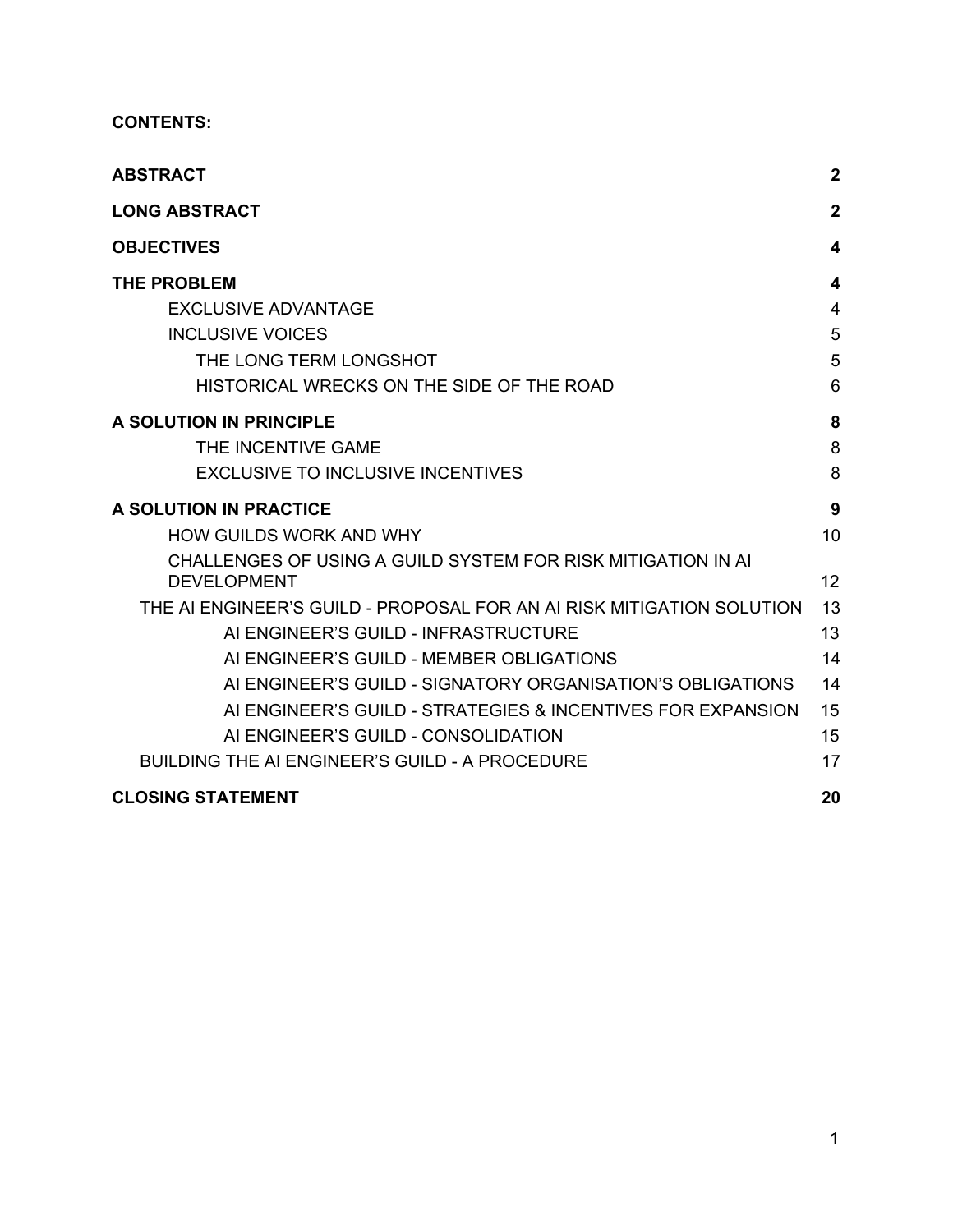### <span id="page-2-0"></span>ABSTRACT

Taking into account the incentives for self gain in a global market economy, any consultation-dependent effort to mitigate the risks of the AI race runs the risk of effecting very little actual change. This paper proposes a more proactive form of intervention modelled on writers' guilds, which have managed to successfully regulate development activities in a \$324 billion Film and TV industry. By means of combining extrinsic and intrinsic incentives, it might be possible to establish an equivalent AI Engineers' Guild and use it as a platform for ensuring safety in global AI development and even application. A call for discussion is issued on what form an AI Engineers' Guild might take as a risk mitigation tool and how a Guild could be created where no such entity currently exists.

### <span id="page-2-1"></span>LONG ABSTRACT

This paper proposes that efforts to intrinsically promote safety and openness in AI development face a long and hard struggle ahead due to the incentives of capital gain and national competition at the heart of the AI race. Jared Diamond's *Collapse* offers historical warning of how immovable past societies have proven to be even when the direst of consequences were already unfolding. It is posited that central to our social tendency to ignore self destructive activity is the desire for 'exclusive advantage' - where preservation of the 'self' takes priority over preservation of the wider world. Companies and governments in our current economic and political situation mostly follow the same drive. Indeed, the very fact 'incentives' have become central to the discussion on AI Risk mitigation strategies is a *de facto* acceptance that rational thinking on this question can not be depended upon - we need to be motivated to save ourselves too.

Rather than viewing this situation as negative, it is proposed that efforts towards AI safety should adopt a competitive rather than consultative attitude. Once we accept that AI developing firms are not motivated to invest heavily enough in risk mitigation, we will be in a much better position to address the issue by taking on more direct approaches.

But neither does this paper recommend the extrinsic incentives of government regulation. Since governments have their own stake in the AI race, any effort to lobby them for greater caution is also likely to be met with disappointing results, as already seen in efforts to address the global climate change problem. Resistance to change will be redoubled because, even more so than climate change, the threats posed by unsafe AI development or monopolisation of AGI are difficult to define, both in timescale and nature.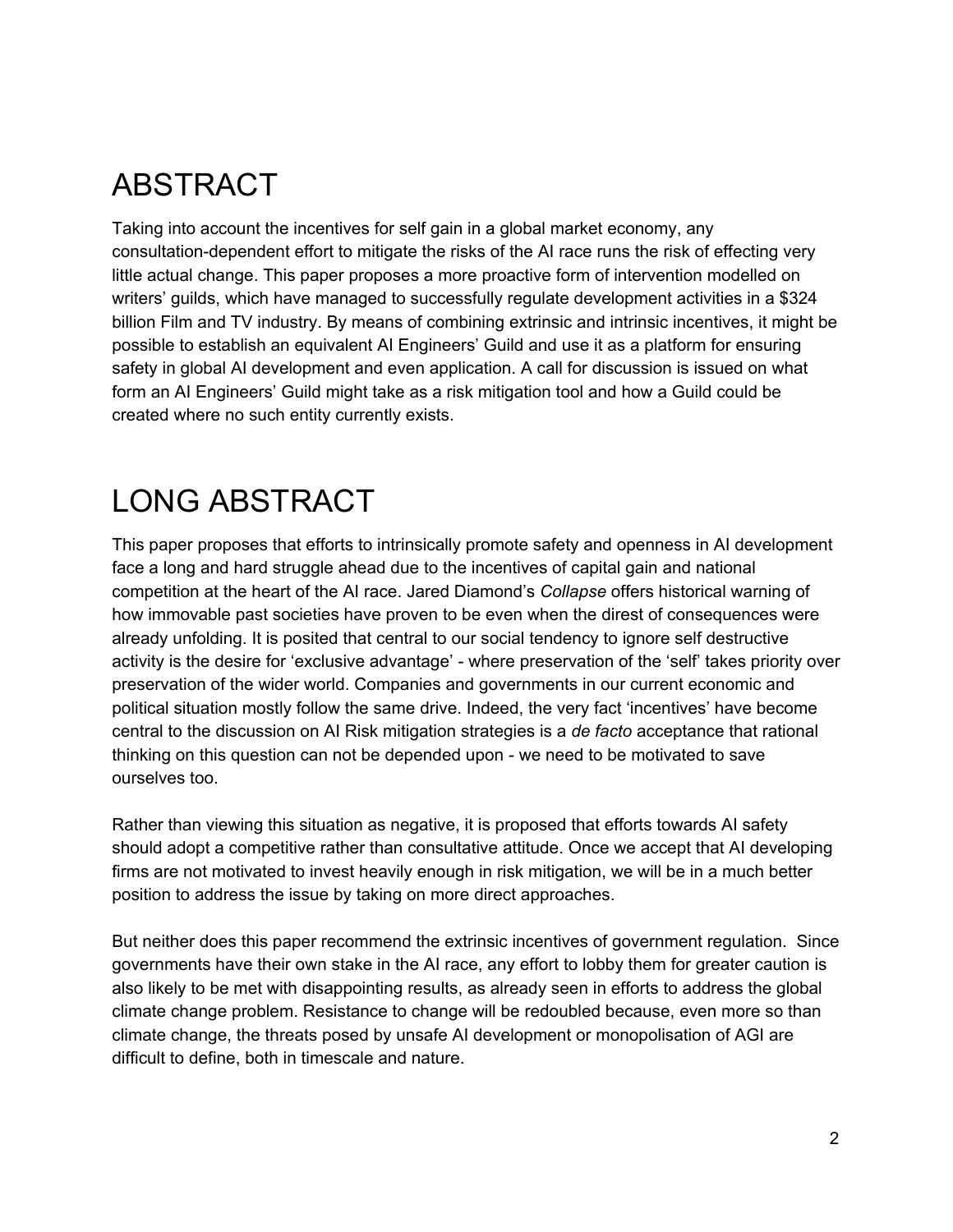Instead, the solution proposed here is that AI engineers and researchers harness their own potential to create a positive and safe culture of AI design and implementation. Parallels are drawn with the screenwriting vocation of the Film & TV industry, where scriptwriters have successfully exploited their creative importance to their employers, uniting under powerful guilds who to this day hold great sway on the industry's activities. Their influence is such that major studios are themselves signatories of the Writers' Guild of America and are compelled to abide by the rules laid down by the guild when working with writers.

The recent boom in salaries of AI engineers suggests that these senior individuals have a similar value in the AI race. This paper recommends an immediate and ambitious effort to form an AI Engineers' Guild around these luminaries - one which would nurture safe practise through employment contracts and compel employers to become guild signatories to the same end.

Incentivisation would be key to the success of a new AI Engineers' Guild - both for members as well as for signatory companies and governments. Initial incentives should not rely upon the intrinsic desire to promote safe AI but incentivise through the promise of capital gain. On top of regular guild initiatives such as promoting fair pay and equal opportunity, an AI Engineer's Guild would guarantee valuable legal indemnification to both members and signatory companies in the event of AI system failure; hold a monopoly on all top level AI researcher talent adhering to safe AI development policies; and offer dynamically-priced Guild contracts to allow non-profits, SMEs and low GDP governments access to advanced AI systems.

The paper ends with a call for discussion on what form such a Guild would take in the long term to prevent internal abuse of power and achieve its 'safe AI' goals even at the level of AGI discovery. An additional suggestion is given to create a Guild 'spec' market of AI systems and, following that, an in-house AGI research program in order to draw, fund and keep the best AI research talent, while ensuring the safe development, sale and application of AI systems to the global tech industry.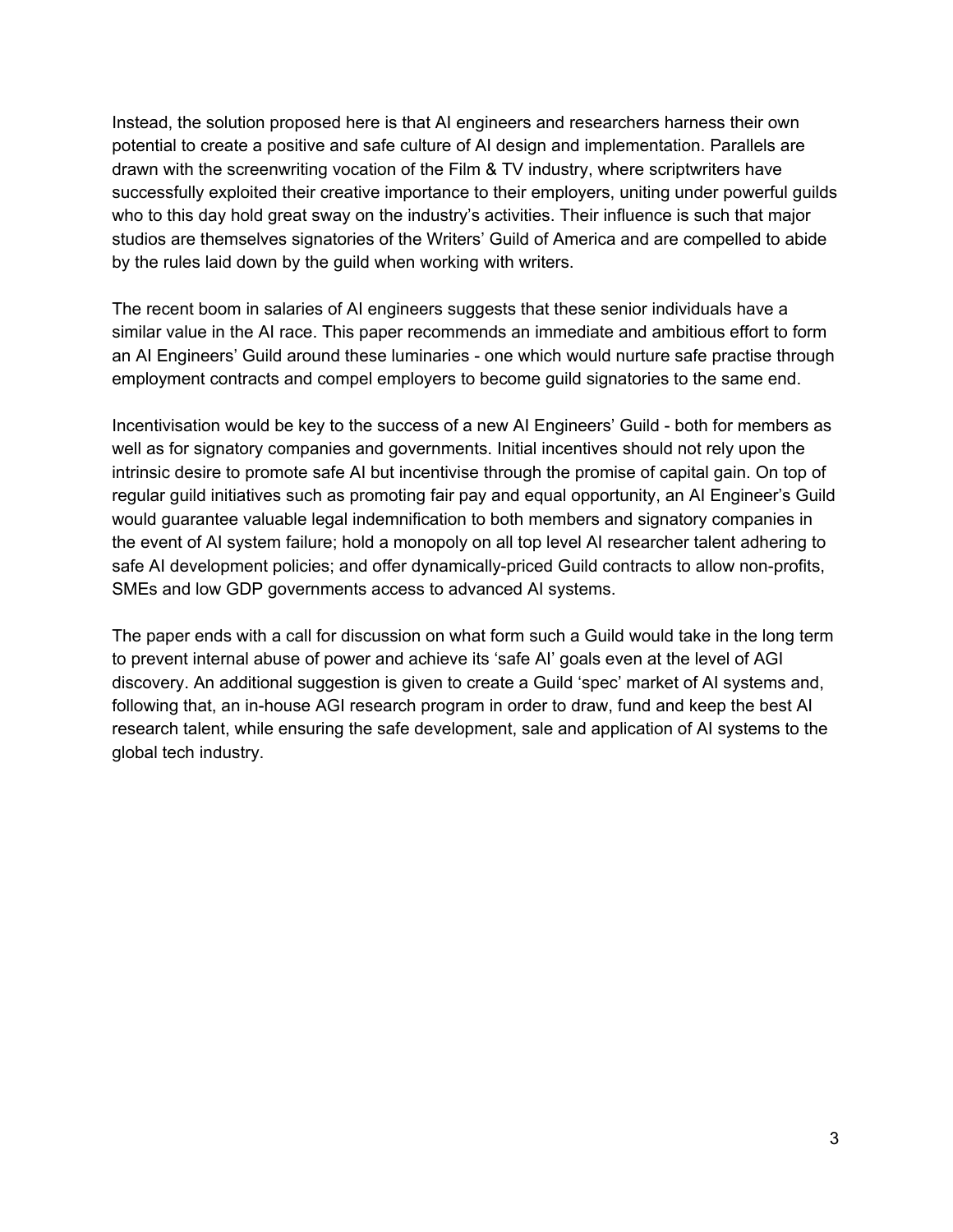## <span id="page-4-0"></span>**OBJECTIVES**

**Primary objective:** find a solution or set of solutions for mitigating the risks associated with the AI race.

**Secondary objectives:** create discussion around the topic in order to gain a better understanding of the nature of the AI race, raise awareness of the race, and to get as diverse an idea pool as possible. $1$ 

## <span id="page-4-1"></span>THE PROBLEM

### <span id="page-4-2"></span>EXCLUSIVE ADVANTAGE

Any effort to influence the course of technological advancement must begin with an awareness of the primary incentives that drive it. Without this understanding, solutions which appear sound in theory are unlikely to be embraced on the scale required to effect any real change.

When seeking to understand these incentives, there is every reason to follow the money. In a global market economy, certain dynamics can be counted upon. Economic self interest is one of them.

Popular imagination would have us believe that the driving force behind technological invention and innovation is the human instinct for discovery. A slightly more grounded but still not entirely useful view is the cliché that 'necessity is the mother of invention' - and presumably of its younger sibling, innovation, too. But the view most substantiated by research<sup>2</sup> is that, within a market economy, technological discovery is driven primarily by the desire for capital self gain.

It is useful to remember that interests of capital self gain are not limited to the 'individual self'. It is true that many independent specialists contribute to the technological march of our species, but even such luminaries rely upon financially incentivised support from wider groups of investors to bring their discoveries to the market and the world. This leads us to corporate entities, which use their financial muscle to both absorb pioneering startups and drive major innovations in-house (more so innovation than invention due to the higher risk of failure that comes with moving development away from existing technologies). Corporations are primary drivers of technological innovation today, not only because of their R&D budgets but because they are so well placed to introduce new products to society through highly-evolved marketing and logistics infrastructures. The 'self' in 'capital self gain' must therefore be extended to the conglomerate.

<sup>1</sup> <https://www.general-ai-challenge.org/ai-race>

<sup>2</sup> Huesemann, Michael H., and Joyce A. Huesemann (2011). *Technofix: Why Technology Won't Save Us or the Environment*, Chapter 11, "Profit Motive: The Main Driver of Technological Development", New Society Publishers, Gabriola Island, Canada, [ISBN](https://en.wikipedia.org/wiki/International_Standard_Book_Number) [0865717044](https://en.wikipedia.org/wiki/Special:BookSources/0865717044)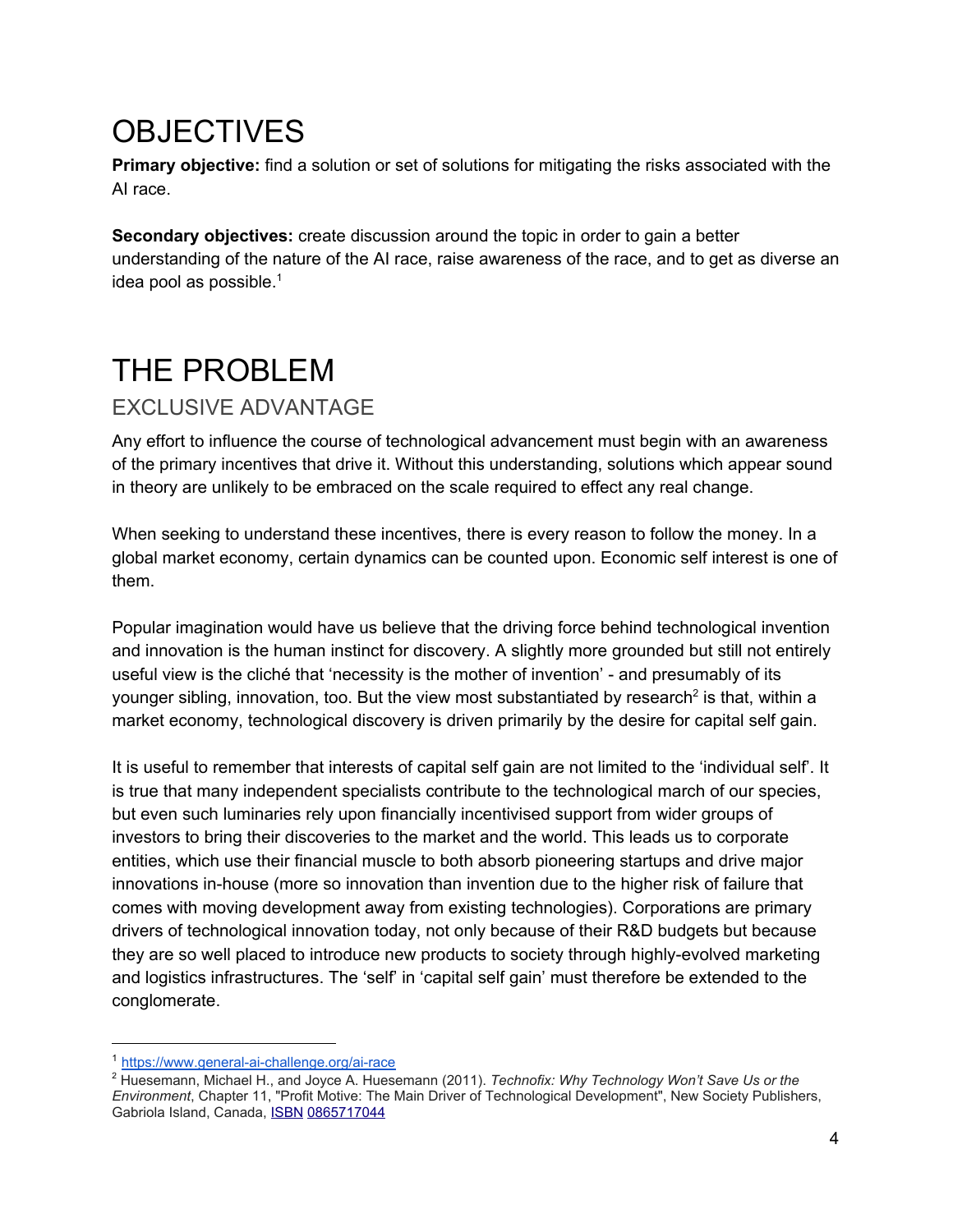But also to nations. Governments are more complex beasts, since their agenda is more dispersed - and not at all limited to fiscal return. Nonetheless, even when the return on government technological advancement is *not* financial in nature, there still exists a 'self' with regard to incentives. Governments are motivated, indeed mostly required, to invest public funds into the service of their own nation's people over the world's. The Space Race is an obvious example of this.

For our purposes, it would be extremely useful to define a single primary incentive driving technological development at the personal, corporate and governmental level, if such a single incentive exists. In the event the desire for capital self gain does not paint the whole picture, it might be argued that 'advantage' does. Would it be so erroneous to claim that most technological advancement of any kind, including the AI race, is overwhelmingly driven by the desire for exclusive advantage - more explicitly, the advantage of one person, company or country over every other?

### <span id="page-5-0"></span>INCLUSIVE VOICES

If one accepts that technological advancement is driven primarily by exclusive advantage, it could be said that the passenger seats are occupied by the highly vocal but oft-ignored voices of collective advantage.

What defines the voices from the back seat, and makes them extremely important, is that they are *in*clusive in nature. Ethics, equality, environmental protection - whatever these voices are calling for, they are singular in their service of the world over the 'self'. They are also characterised by long term over short term perspectives. These voices are ours when we call for protection from the dangers of unchecked AGI/ALI research.

However, if past warnings on the subject of climate change are any indicator, our voices will go largely unheard. There are no voting systems for technological development, so, much like children's calls from the back seat of "Are we there yet?", it might be optimistic to believe that simply by raising awareness of the risks of the AI race we will have any significant impact on its course.

#### <span id="page-5-1"></span>THE LONG TERM LONGSHOT

The anthropocene era owes much of its wonders, waste and weirdnesses to the commercialisation of technological inventions and innovations. Outside military tech, one would have a very difficult time finding rational strategies behind the introduction of many of the technologies ubiquitous in our society today.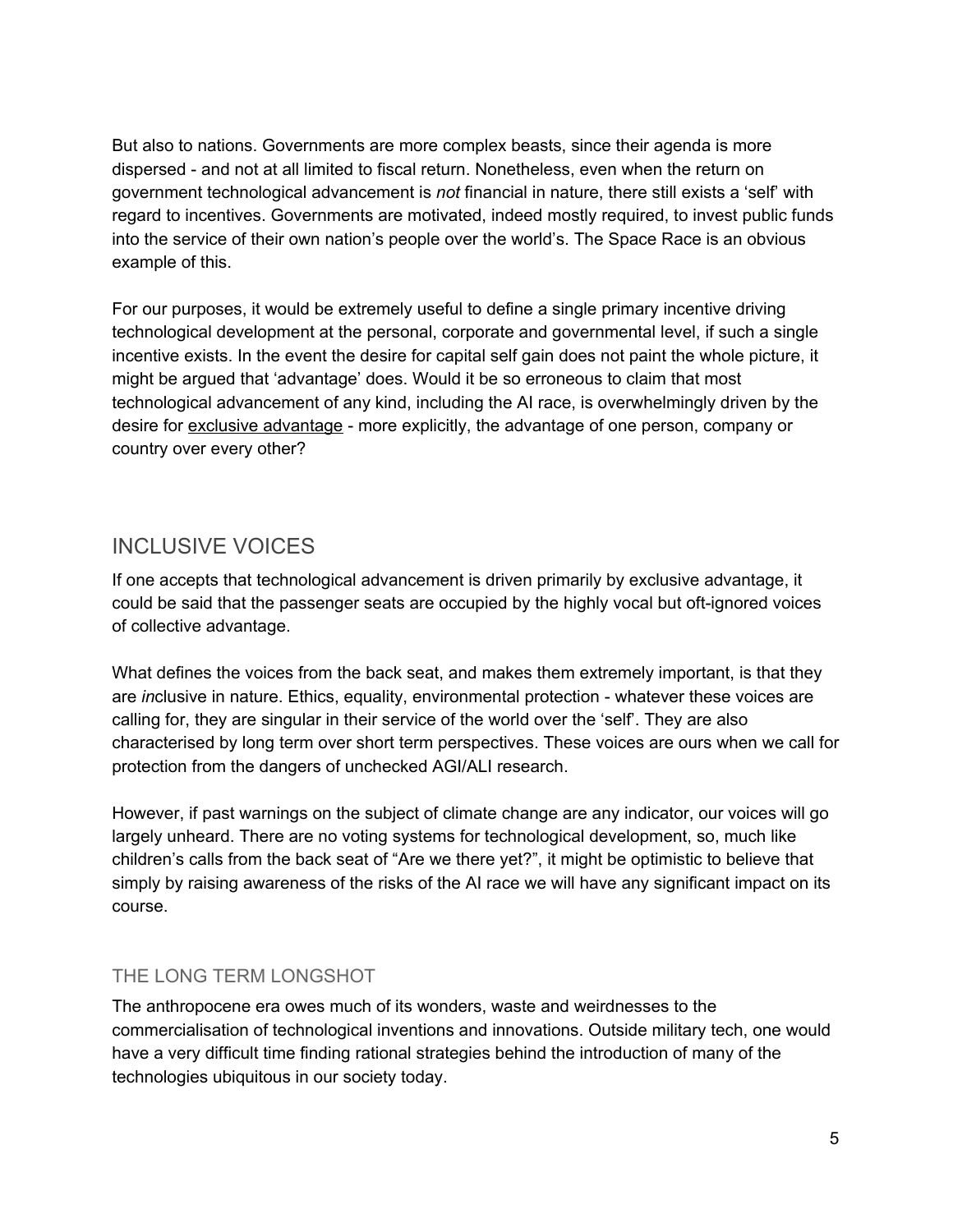This only supports the view that those wielding the tools of technological change in our global economy are much more incentivised to create and release new products and services for their own gain than they are to guide the wider world to a better place.

It would be reassuring if we were at least more conscious of this dynamic, but the drivers of tech development appear not only to be ignoring the voices from the back, but also in possession of no real roadmap. In a market economy, drivers of technological advancement are not even incentivised to take the prudence and contemplation that comes with time. Thanks to the institution of patenting, a simple dynamic lies at the heart of all commercially valuable tech development - the first new product or service on the market wins.

Compounding this incentive for haste is the fact that profit only holds value for as long as it confers wealth upon those still alive to enjoy it, which means capitalist driven technological innovation has no reward mechanism in place for long-term pioneering. A cynical view would be that safety concerns are a factor in technological development only for as long as there is a danger to profit.

Such short-sighted market incentives can only lead to the neglect of dangers and drawbacks of new technologies in the long term. While governments do recognise their responsibility to think beyond the immediate and mitigate the harm that modern day tech development does alongside the good - be it to public health or the environment - actual high-impact action towards *safe* and *sustainable* global development of any kind is rare. The US planned withdrawal from the Paris Agreement is a prime example of how exclusive advantage so easily trumps sustainable development at the government level.

Even domestic government safety mechanisms suffer from the same incentivisation towards acceleration rather than careful advancement. EU legislation tends to view the tech sector as benign in relation to others such as the chemical sector, and economists advocate the removal rather than tightening of tech sector regulation in order to better compete with the US and other markets<sup>3</sup>. This makes adequate legislative protection unlikely where long term dangers of innovations are concerned, nevermind those threats which are difficult to predict, such as the invention of AGI.

#### <span id="page-6-0"></span>HISTORICAL WRECKS ON THE SIDE OF THE ROAD

The solution one would think, lies in raising awareness of the risks of the AI Race and accompany this effort with the provision of actionable solutions to mitigate these risks, as with the Asilomar AI Principles<sup>4</sup>. There is no doubt that a consultative approach will have some positive impact but serious consideration needs to be given as to whether it will be enough.

<sup>3</sup> Jacques Pelkmans and Andrea Renda; Nov. 2014: *[Does EU regulation hinder or stimulate innovation?](https://www.ceps.eu/system/files/No%2096%20EU%20Legislation%20and%20Innovation.pdf)* CEPS Special Report.

<sup>4</sup> <https://futureoflife.org/ai-principles/>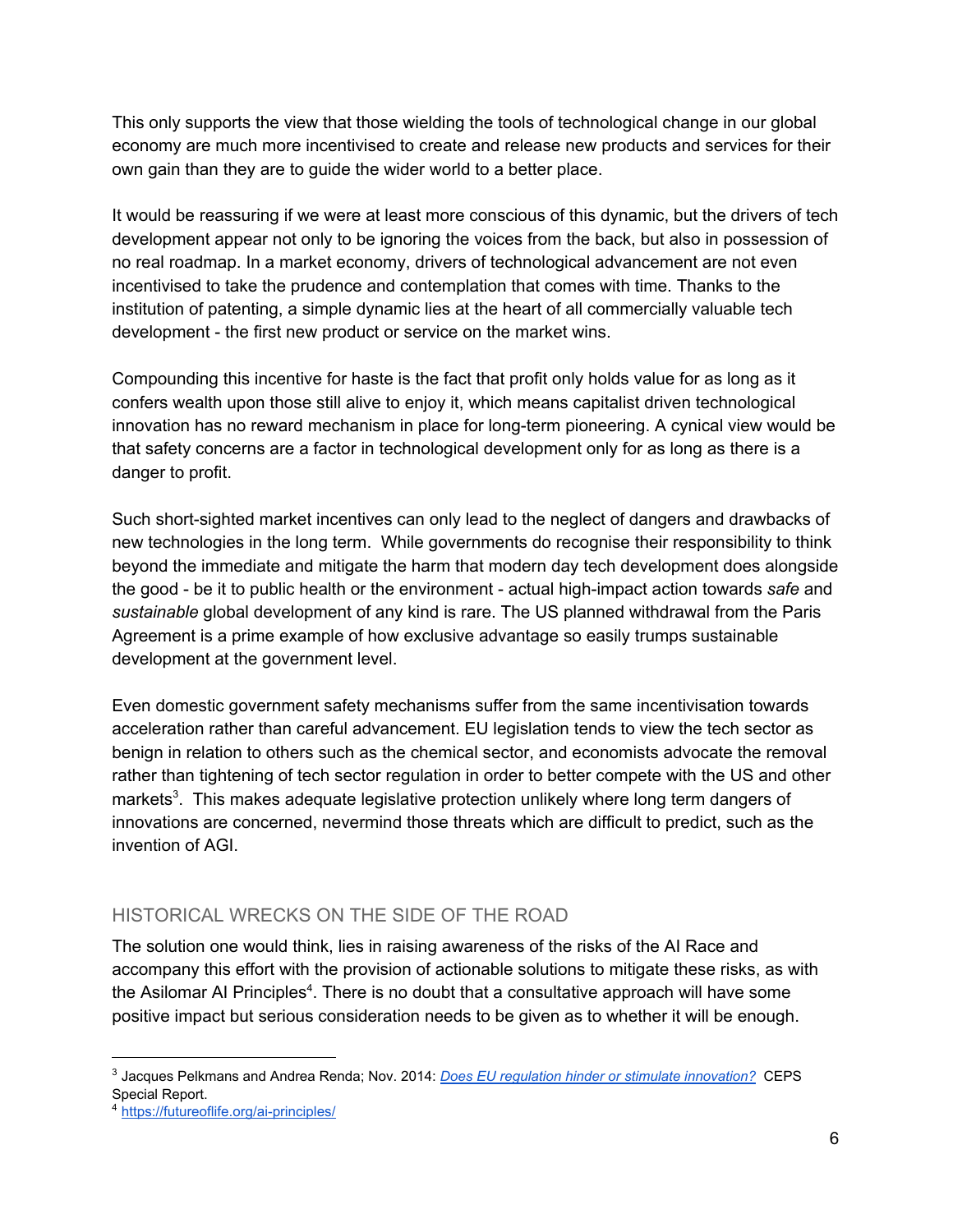Broader history offers its own warnings. Jared Diamond argues in his book, Collapse,<sup>5</sup> that our current global society is driving blindly towards multiple ecological cliffs. Civilizations throughout history have demonstrated a chilling habit for ignoring long term dangers to the point of complete societal collapse. Multiple case studies are presented - the Norse and Inuit of Greenland, the Maya, the Anasazi, the indigenous people of Rapa Nui (Easter Island), Japan, Haiti, the Dominican Republic, and modern Montana. Even when the cliff is clearly seen up ahead, our species has a tendency to just keep on driving. Our failure to manage global climate change is a worrying example of this dynamic unfolding globally today.

Like the agricultural and industrial revolutions that brought us to our current stage in technological evolution, it is widely thought that we are on the brink of a new threshold in the development of our species<sup>6</sup> - an era of high-impact ALI or even AGI-administered systems. Of all the dangers we are driving towards, this has only even been conceived as a threat in the last few decades and is still by far the cliff most shrouded in fog. It is unclear when we will hit this precipice, or how far we will fall. We only have the voices from the back warning us that a danger is there - be it corporate or national hegemony, acute global inequality, or, if science fiction writers prove prescient, enslavement or destruction at the hands of an AGI system.

We call for safeguards to be put in place but the question remains whether the drivers of AI development - the engineers, investors, companies and governments - will heed these voices in the back when not only a cliff but the light of exclusive advantage shines from up ahead.

<sup>5</sup> Jared Diamond 2005: *Collapse: How Societies Choose to Fail or Succeed* [\(ISBN](https://en.wikipedia.org/wiki/International_Standard_Book_Number) 978-0241958681).

*<sup>6</sup>* C Last. Foundations of Science 22 (1), 39-124 *Big Historical Foundations for Deep Future Speculations: Cosmic Evolution, Atechnogenesis, and Technocultural Civilization*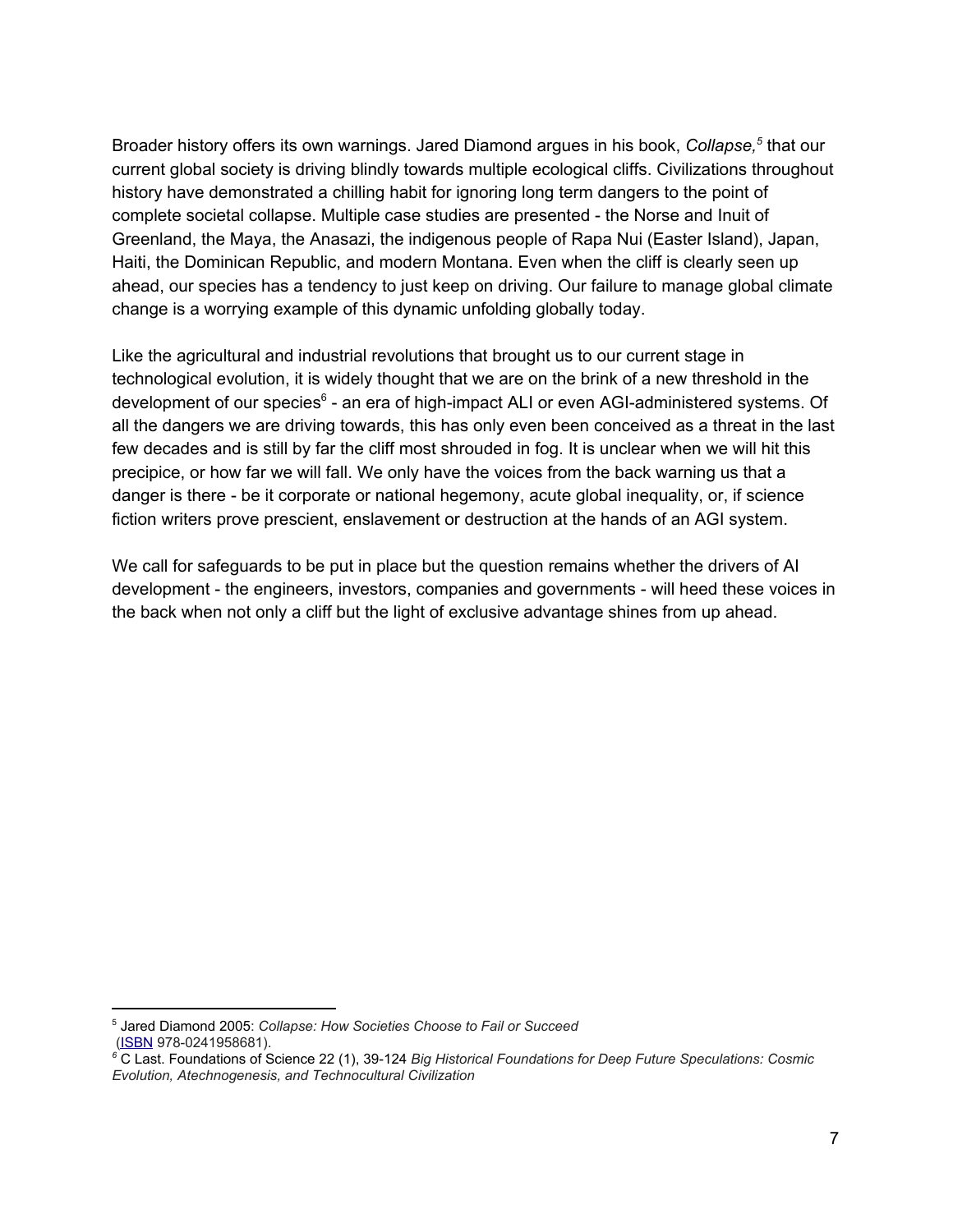# <span id="page-8-0"></span>A SOLUTION IN PRINCIPLE

#### <span id="page-8-1"></span>THE INCENTIVE GAME

AI development is so far unfolding largely as one would expect. With the exception of companies like GoodAI and OpenAI, investment has drawn the best engineers to projects serving corporate or national agendas, meaning AI research and application is already being funneled down commercial and military corridors. The very fact 'necessary incentives' have become central to AI Risk mitigation debates is a *de facto* acceptance that rational thinking alone cannot be depended upon - we need to be motivated to save ourselves too.

#### <span id="page-8-2"></span>EXCLUSIVE TO INCLUSIVE INCENTIVES

How might AI development actors be convinced to introduce risk-mitigation measures into their development work?

The strategy taken on by Musk's OpenAI is to issue a call to arms from AI engineers to create safe AGI available to everyone. OpenAI's Charter<sup>7</sup> is noble and well-thought out. It does, however, rely heavily on the firm winning the AGI race (its commitment to dropping tools and joining any other actor who comes close to discovering AGI depends heavily on that external actor even wanting researchers involved who do not share exclusive advantage as their goal).

Winning the AI race will not be easy. Open AI's horse in the race is burdened by its prioritization of safe AGI development. The firm must also continue to attract and retain the world's leading AGI researchers. Despite their lead researcher earning up to \$1.9 million in 2016, the inability of the non-profit to offer stock options to employees - one of the primary lures used by private companies - means OpenAI staff are still being underpaid by industry standards. The result is that Open AI is dependent on talent being altruistic enough to put material wealth second to humanity's welfare. In 2017, five of their researchers left for the private sector. 8

But is it possible that our social tendency towards exclusive advantage is where the solution lies? Instead of addressing the issue of AI development safety with a call for safety itself - and thereby running the risk of joining the other ignored voices in the back - might it be possible to create market-competing financial incentives that reward the enforcement of safe standards?

Whether or not the following proposal is deemed feasible itself, there is every reason to believe that some solution exists along this line of thinking.

<sup>7</sup> <https://blog.openai.com/openai-charter/>

<sup>8</sup> Cade Metz, 19 April 2018, New York Times, *[A.I. Researchers Are Making More Than \\$1 Million, Even at a Nonprofit](https://www.nytimes.com/2018/04/19/technology/artificial-intelligence-salaries-openai.html)*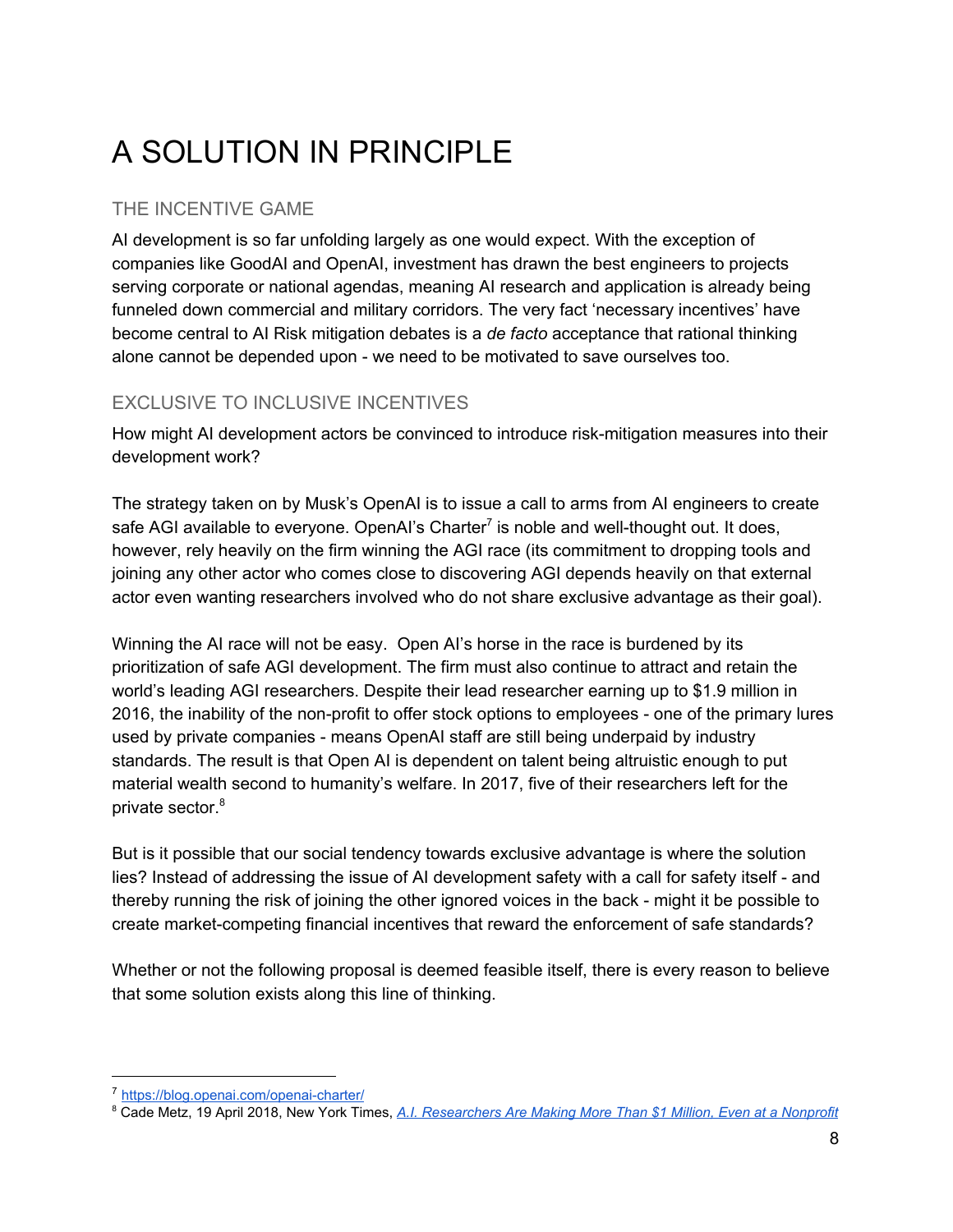## <span id="page-9-0"></span>A SOLUTION IN PRACTICE

#### INSPIRATION - WRITERS' GUILDS

It should not be necessary to reinvent the wheel. The purpose of this paper is to draw attention to one particular institution founded in multiple countries around the world within the \$324 billion Film & TV industry. That of writers' guilds.

For all the many differences, enough parallels exist between screenplay development in the Film & TV industry and AI development in the tech industry to make a guild system worthy of consideration as a mitigation solution to the risks of the AI race<sup>9</sup>.

Before financing or production of a film or TV series, a painstaking process of script development must be successfully completed. A filmic story needs to be conceived, shaped and revised before a screenplay is drafted, revised and then revised some more. Similarly to AI engineers working *independently*, this work can be carried out by the writer/s alone - working without funding but retaining ownership of the intellectual property in what is known as a 'spec script' - which is then sold to the market. Similarly to AI engineers working as *employers* for companies (or governments), writers can also be hired by producers, studios or networks to develop projects that are owned by the hiring companies (such as Marvel Studios, for example). Only when the script development process, in either form, converts into what is perceived to be a fully-functioning screenplay - a blueprint for the filmmaking process to come - is the project produced. Once production and post production is complete, the resulting work is then distributed to the world. In this sense, the input of screenwriters represents the creative foundation of all output from the Film & TV industry.

How far can we take this comparison? There may be value in thinking in terms of 'talent' and what role senior talent means to the wider industry. If the work of highly-skilled writers represents the creative foundation of all products released by the media industry, is not the work of highly-skilled AI engineers the foundation of related products and systems released by the tech industry? Instead of films and TV shows, there are self-drive cars, data analytics services and emergency response systems - but whatever the finished product, in many senses it has been built around the work of highly-skilled AI researchers and engineers.

Screenwriting is an unusually top heavy profession - only 5,227 WGAW screenwriters reported earnings in the year ending March 2017.<sup>10</sup> A 2017 study by Element AI showed that, *globally*, only 22,000 PhD-educated researchers were working on AI systems.<sup>11</sup> Further supporting this parallel, the high salaries of leading AI researchers and engineers suggests the tech industry views the AI developing talent pool similarly to how the Film & TV industry perceives leading

<sup>&</sup>lt;sup>9</sup> The following description of activities have been simplified and generalised for the purposes of this paper.

<sup>10</sup> <http://www.wga.org/uploadedfiles/the-guild/annual-report/annualreport17.pdf>

<sup>11</sup> <https://www.bloomberg.com/news/articles/2018-02-07/just-how-shallow-is-the-artificial-intelligence-talent-pool>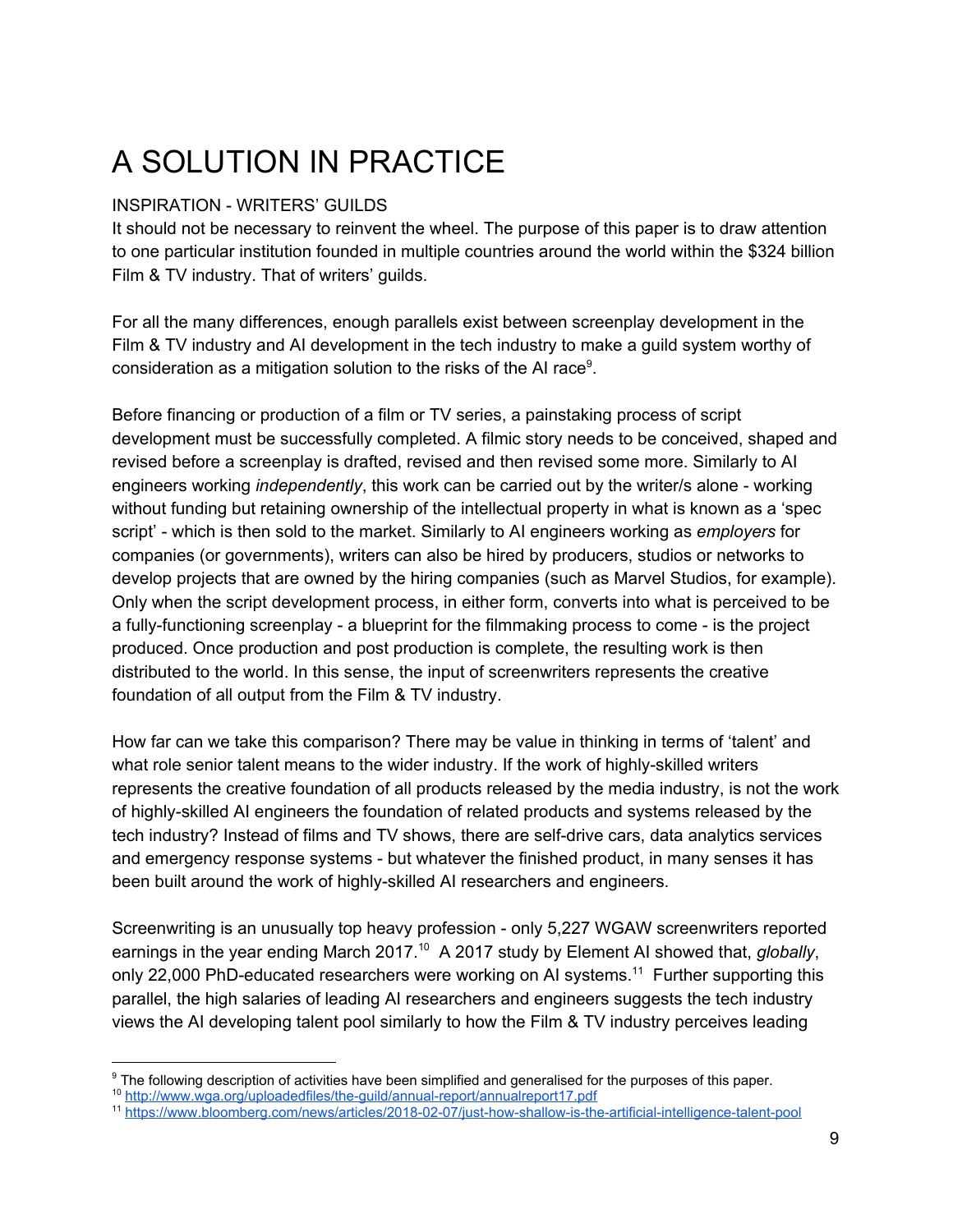screenwriters. Big-name AI researchers attract finance and supporting talent<sup>12</sup> in exactly the same way big-name writers do, and both attract yearly incomes of \$500,000 plus.

How might this comparison be useful? Because, as individuals, writers have very little influence on the industry they serve - they are simply employees incentivised to write what can feasibly be produced. They, like the Film & TV industry itself, are driven by the goal of exclusive advantage - self-marketing their way through the crowds of competition to make a living in a highly competitive industry. AI development is arguably much the same - only, thanks to the risks of AI development - with much higher stakes. With the potential rewards of AI breakthroughs in military applications, it is only a matter of time before state defence AI engineering jobs offer competing salaries (there are indications that they currently do not, at least in the US<sup>13</sup>). When that happens, if it has not already, top AI engineering talent will be contributing to the creative foundation of the defence industry's output too.

Among the many obvious industry-related differences between modern day screenwriters and AI engineers, one important institutional distinction stands out. Screenwriters are unified under powerful guilds. As of yet, AI engineers have no such institution representing them or their work. There exists a guild of AI Game [Programmers](http://www.gameai.com/) but no guild where it is most needed - in general purpose AI R&D. The intention of this paper is to show how the establishment of a globally functioning guild of AI engineers offers a potential platform for the introduction of much-needed safety mechanisms in the field of ALI and, particularly, AGI development.

### <span id="page-10-0"></span>HOW GUILDS WORK AND WHY

When united under a guild, writers are able to collectively influence the industry they serve, rather than representing silent employees. The guild conveys commercial value both to the writers it represents and to the market it serves, using that muscle to challenge 'exclusive advantage' incentives in order to promote values of collective betterment. For example, guilds have made significant achievements in addressing social issues such as unequal representation/pay, racism, ageism, harassment, financial crisis and mental health. Were there a single cliff that writers were driving humanity towards through their work, as there may be with the work of AI engineers, there is little doubt that writers' guilds would exert both the will and influence to divert the industry away from that precipice.

The success of writers' guilds, especially the powerhouse guilds in the US, the WGA West and WGA East, owes much to the status of their membership roster. It is mandatory for a screenwriter to join the WGA upon winning a contract with a studio and, in this way, the guild oversees the activities of almost all top-earning screenwriters. This industry clout of the WGA

<sup>12</sup> Cade Metz, 19 April 2018, New York Times, *[A.I. Researchers Are Making More Than \\$1 Million, Even at a](https://www.nytimes.com/2018/04/19/technology/artificial-intelligence-salaries-openai.html) [Nonprofit](https://www.nytimes.com/2018/04/19/technology/artificial-intelligence-salaries-openai.html)*

<sup>&</sup>lt;sup>13</sup> Cade Metz, 15 March 2018, New York Times *[Pentagon wants Silicon Valley's Help on A.I.](https://www.nytimes.com/2018/03/15/technology/military-artificial-intelligence.html)*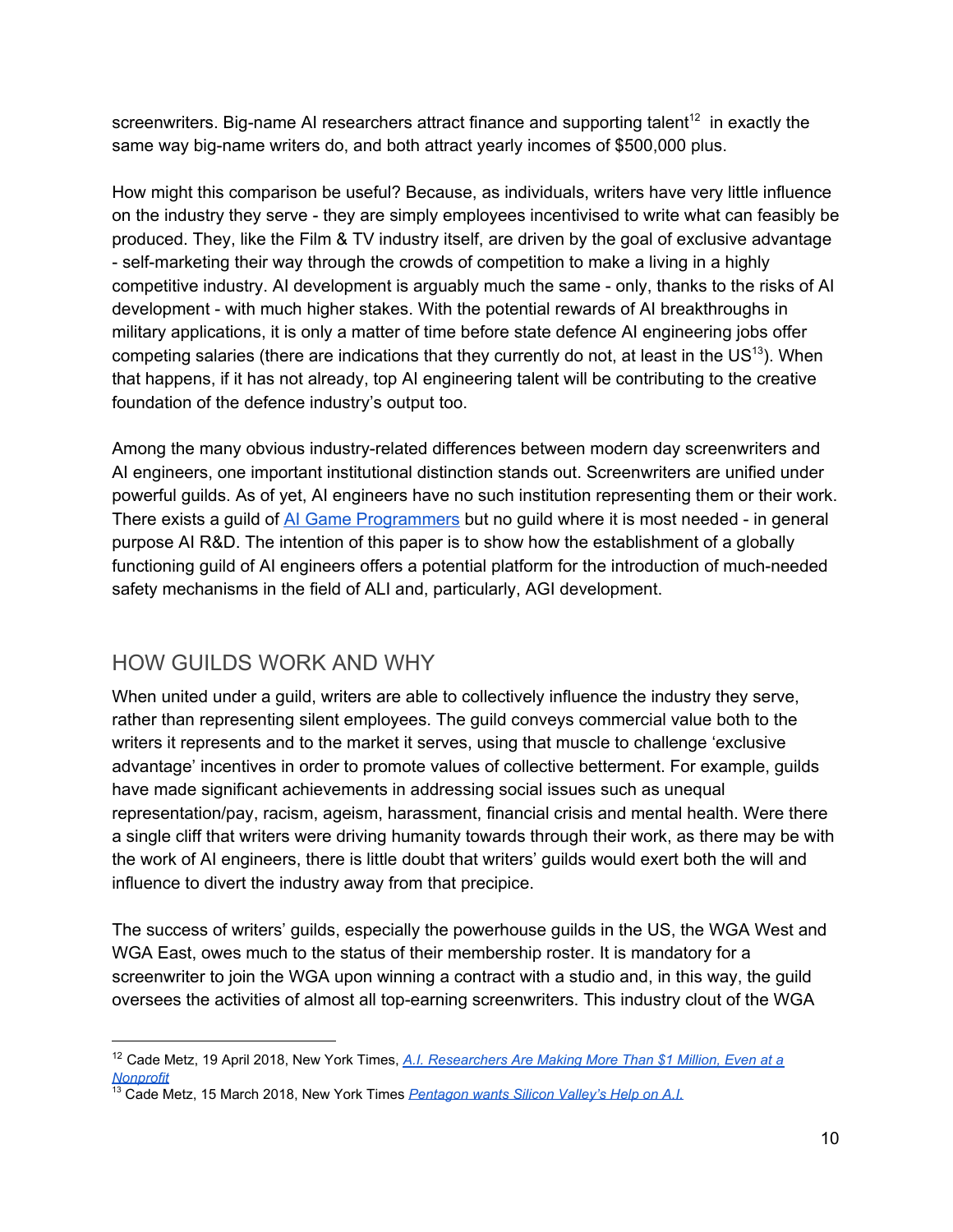was built over many years through reciprocal incentives - on one hand for writers to become members and, on the other, for the Film & TV industry to employ guild writers and thereby bow to the rules the guild imposes on employment.

If an AI Engineers' Guild is ever to be established, it could borrow a good deal from the success of writers' guilds. The following are some incentives that reciprocally bind writers' guilds to the industry they serve, taken from the WGA and the British WGGB.

#### INCENTIVES FOR WRITERS TO JOIN A GUILD

- Status. Only the top professionals in the field possess guild membership, meaning it acts as a form of industrial accreditation and attracts more work.
- Fair pay. Guild writers are required only to accept work that is paid in line with minimums agreed with studios and producers' guilds - and that means paid well. This agreement sustains the commercial value of writers' contributions to the Film & TV industry while also shielding individuals from commercially-driven exploitation.
- Protection. Writers' guilds provide protection in the form of legal advice, contracts, and security of intellectual property.
- Fairness. Positive social values are upheld by guilds, such as ethnic diversity and gender equality.
- Professional development most guilds promote and subsidize specialist training for their members to keep their skills up to date with contemporary industry requirements and ensure they are trained in non-industry-specific skills such as self-marketing, negotiation and financial planning.
- Awards. Writers' guilds recognise works of exemplary accomplishment through annual award ceremonies.
- Legislative influence. The guilds play a significant role in the formation of new legislation pertaining to the arts - be it through consultation or lobbying.
- Pension schemes and emergency financial support. Long term financial security is promoted by the Guild.

#### INCENTIVES FOR COMPANIES TO EMPLOY GUILD WRITERS

- Market dominance. America's WGA has grown so strong that the Hollywood studios themselves are signatories of the guild, meaning any studio involvement, be in production or distribution, requires the writer to join the WGA. The result is that all studio-produced screenwriters are current, post-current or emeritus guild members.
- Quality assurance. Even in guilds outside the US, the lofty entry level requirements for membership act as a guarantee that a writer has the experience, knowledge and skills to deliver a commercially viable product. For this reason, a guild writer brings significant value to the financing stage of new projects.
- Assurance of professionalism. A guild writer adheres to a code of conduct or 'code of working'. This acts as a behavioural guarantee to the employer.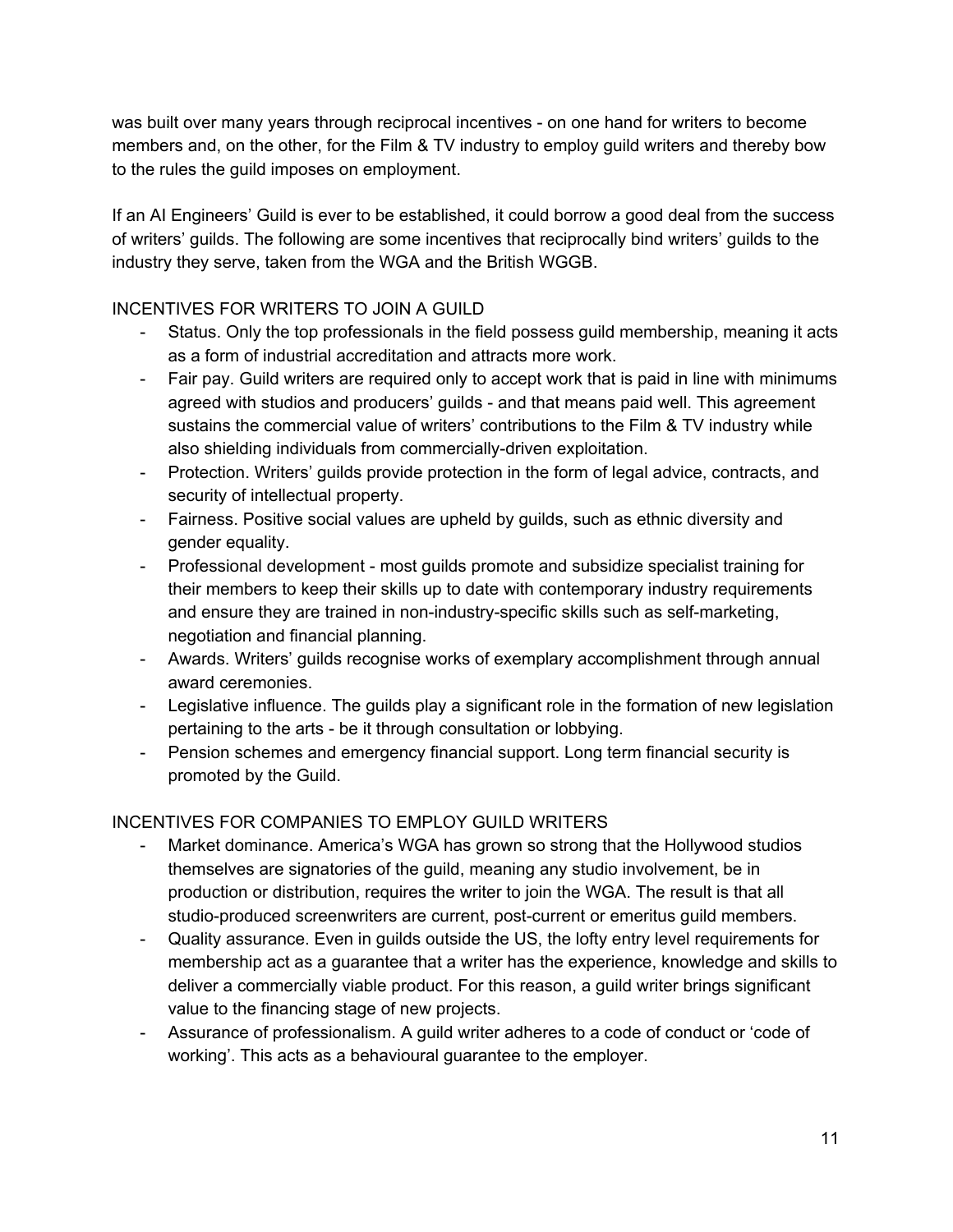- Services. The guild provides services that can be of use to production companies, networks and studios such as credit arbitration, contract litigation and intellectual property protection.

### <span id="page-12-0"></span>CHALLENGES OF USING A GUILD SYSTEM FOR RISK MITIGATION IN AI DEVELOPMENT

Would a guild of AI engineers offer a feasible solution to our goal of mitigating the risks associated with the AI race?

One thing can be certain - many challenges would lie ahead.

The Writers' Guild of America did not wake up one day with the influence it currently holds over the Film & TV industry. Its authority evolved over decades of hard work. And still, in 2018, the WGA struggles against the forces of commercial self-interest. Currently, the WGA is embroiled in one of the most bitter feuds<sup>14</sup> since the writers strikes of 2007/8, this time with the talent agencies, following the monopolization and business diversification of the two powerhouse agencies, WME and CAA. If the Hollywood agencies do not concede to the WGA's demands, it is conceivable that the WGA's influence over the industry could diminish considerably. The forces of exclusive advantage are not only strong but unabating.

In addition to general challenges of any guild in any industry, there are many that pertain specifically to AI R&D, especially when the goal of an AI Engineers' Guild is to secure safe and available AI development across the globe.

It is not the purpose of this paper to analyze these incongruences in detail, but it is important to be cognizant of some of the unique qualities of AI development which would make a guild system complicated as a risk mitigation tool. Among these qualities are:

- **The AI Arms Race.** Military application of AI is the sphere where risk mitigation is most needed<sup>15</sup> and yet the defence industry is heavily protected from external influence and regulation.
- **Diversity of research.** The diversity of AI development is enormous both in its theoretical framework and in its application. Codes of conduct or safety measures that might usefully mitigate risks in one field of innovation might not be applicable to another.
- **Rapid change.** The face of AI development is changing with extraordinary speed. With every advancement, new opportunities and new dangers open up. Any institutional effort to mitigate risks can quickly become at best only partially effective, at worst wholly redundant.

<sup>14</sup> David McNary April 24, 2018, Variety. *[Hollywood Agents Slam Writers Guild Over Proposed Rules Revamp](http://variety.com/2018/film/news/hollywood-agents-criticize-writers-guild-rules-revamp-1202784535/)*

<sup>15</sup> Brian Tomasik, 2013-2016, Foundational Research Institute, *[International Cooperation vs AI Arms Race](https://foundational-research.org/international-cooperation-vs-ai-arms-race/)*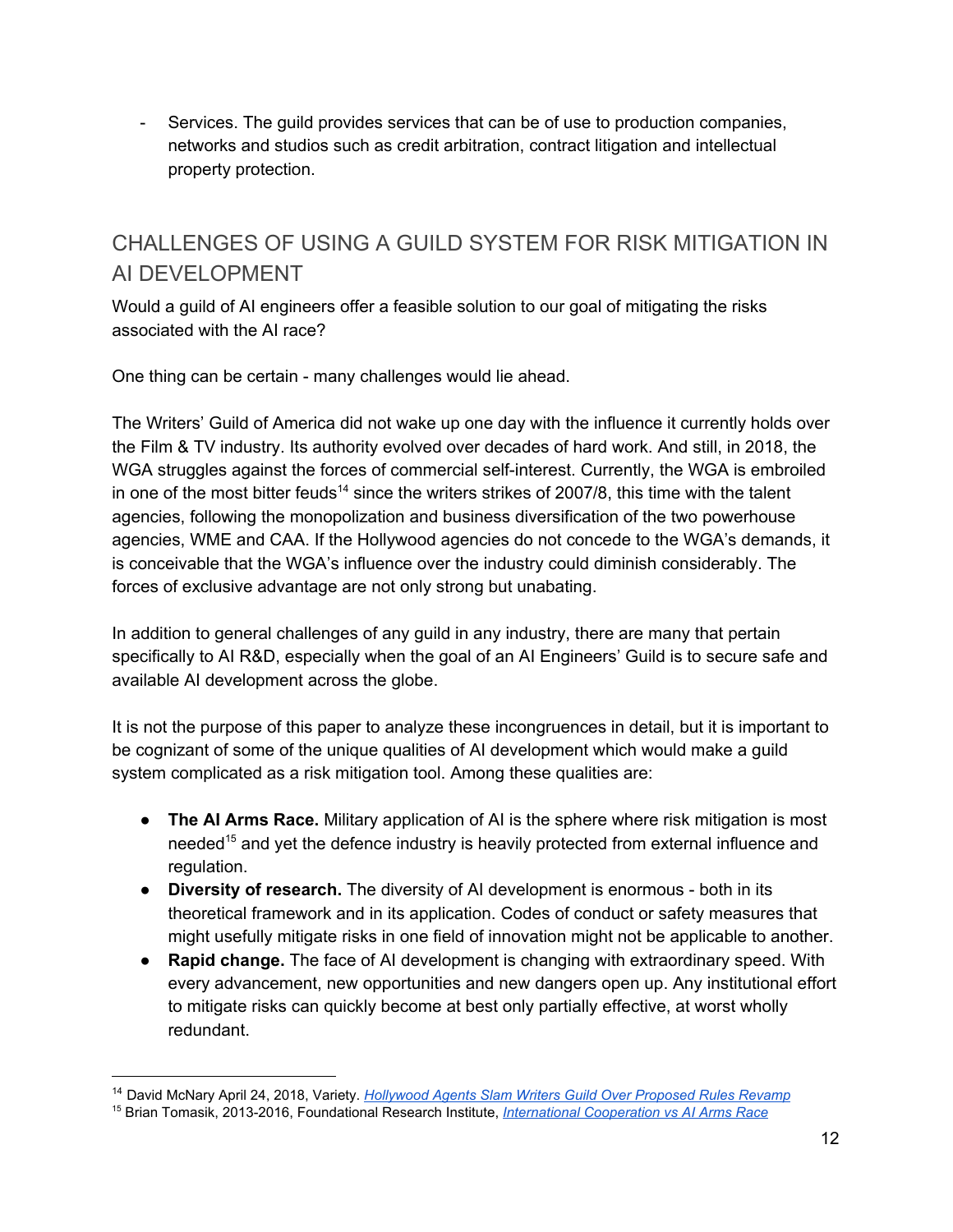- **Employer loyalty.** For almost a century, screenwriters have been freelancers employed on a project basis - even 'staff' jobs are limited to the lifespan of a TV series. This makes screenwriters far better disposed to seek guild membership and abide by its rules than it would AI engineers. Permanent employee contracts, as is commonplace in AI development, undermine the influence a guild can have over a member's work and the employer's use of that work.
- **Dangerous use of safe work.** Even if an AI engineer completes a project for an employer with no transgression of the guild's AI development rules, that work might still be applied in ways that are dangerous, or combined with the work from other engineers in a way that would be deemed unsafe.
- **The corrupting value of AI.** There is significant danger that any guild member or group of members on the verge of a world-beating discovery in their AI work would be tempted to turn their back on the guild and pursue exclusive advantage.

### <span id="page-13-0"></span>THE AI ENGINEER'S GUILD - PROPOSAL FOR AN AI RISK MITIGATION SOLUTION

Before we turn our attention to the viability of building a guild system for AI development where no such institution currently exists, let us first analyze whether the guild model even represents a solution at all for the mitigation of risks associated with the AI race.

For evaluation purposes, let us imagine for a moment that a functioning guild of AI engineers is already in place across the globe - what form would this guild most perfectly take and how might it act as a mitigative force against the risks of AI development and application?

Without a doubt, the following ideas will require refinement, change and even complete elimination. The purpose of offering a set of proposals at all is to begin dialogue among various experts, not to make largely uninformed prescriptions.

<span id="page-13-1"></span>AI ENGINEER'S GUILD - INFRASTRUCTURE

- The Guild operates globally as a network of subsidiary guilds.
- Each 'sub-quild' is devoted to a specific branch of AI development, allowing for industry-specific variation.
- National guild offices take care of legal compliance across multiple sub guilds.
- Guild HQ acts as an umbrella institution working towards continuous unification of objectives across sub-guilds and general policy guidance where possible.
- The Guild operates its own Marketplace of AI systems and solutions (possibly unnecessary/unfeasible - see below).
- An elected Guild Council is responsible for policy-making.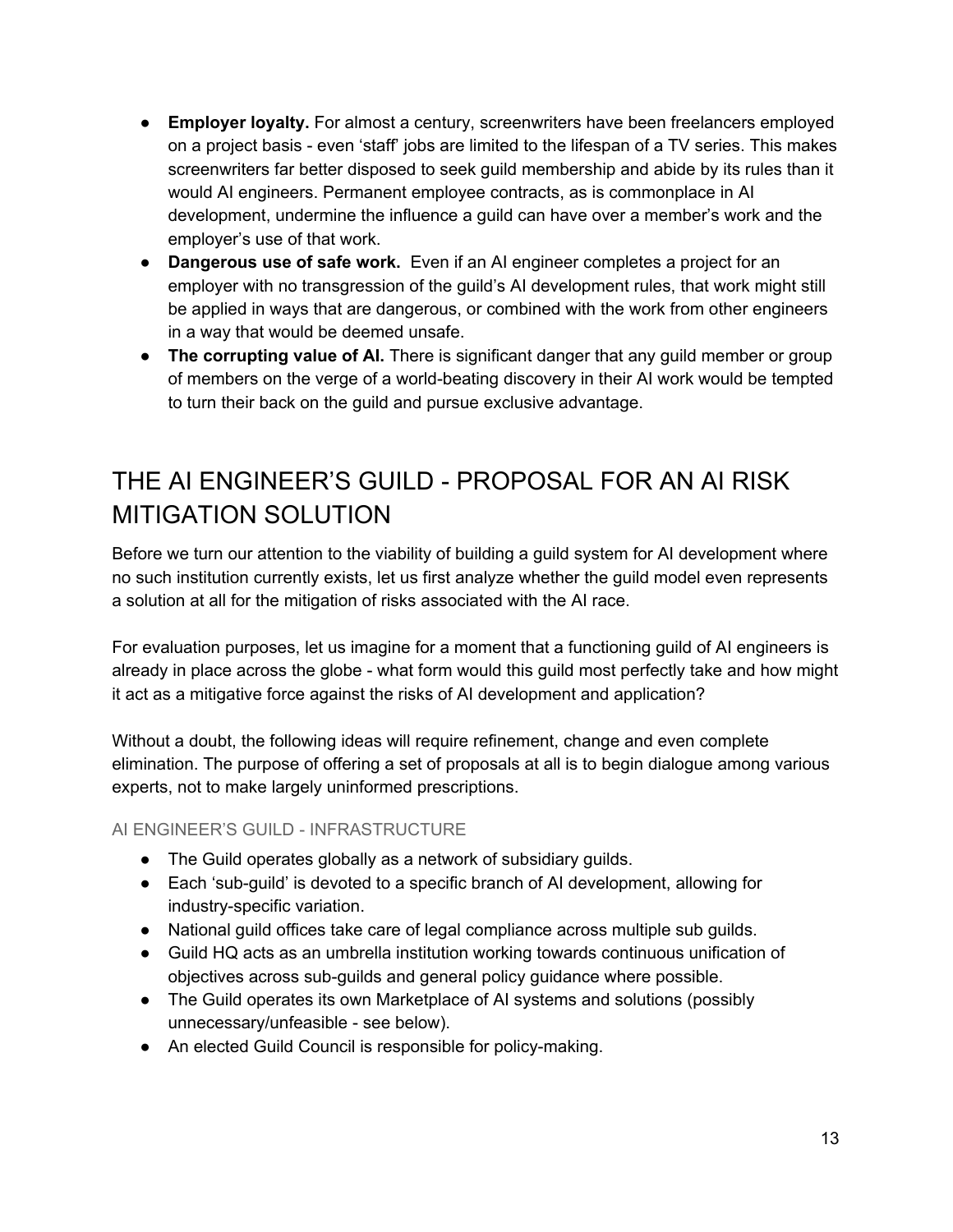#### AI ENGINEER'S GUILD - ACTIVITIES

- Work to ensure AI research and development is conducted safely.
- Work to ensure AI systems are deployed to the market within safe parameters.
- Prevent the development and application of potentially destructive AI systems.
- Work to prevent monopolization and centralization of power off the back of AI technologies.
- Lobby for non-proliferation of certain forms of AI systems in the military.
- Act as advisers to government policy makers.
- Lead research into positive new applications of AI systems.
- Lead research into negative futures as a consequence of AI-related systems.
- Give the general public a voice regarding the integration of AI systems into society.
- Develop a framework for the safe development of AGI.
- Lead AGI research with a primary focus on safe development and application.
- Actively foster AI engineers' skill development.
- Promote equal opportunities among AI engineers.
- Promote activities of the Guild, its signatories and its members.

#### <span id="page-14-0"></span>AI ENGINEER'S GUILD - MEMBER OBLIGATIONS

- Guild members are encouraged to work under contract-basis and not as permanent employees. Benefits such as social security contributions, pension plans and emergency financial support are provided by the Guild for those who work on a limited contract basis.
- Guild members are required to work under contracts prepared/vetted by the Guild. Legal and technical consultation is provided by the Guild to ensure their work is limited to specific goals and then only used for agreed upon purposes.
- Any employment of a Guild engineer requires the employing company or government to become a signatory of the Guild and operate under its code of safe conduct where powerful AI systems are used.
- Guild members are encouraged to produce 'spec' work systems which are then made available for sale to signatory companies and governments through the Guild's own Marketplace (possibly unnecessary/unfeasible - see below).
- Members are forbidden from taking contracts which in any way support or operate weapon systems.

#### <span id="page-14-1"></span>AI ENGINEER'S GUILD - SIGNATORY ORGANISATION'S OBLIGATIONS

- Signatory membership of companies or governments are directly tied to the contract under which they hire Guild engineers.
- Additionally, or where no such contract is in place, the signatory agrees to basic safety mechanisms for the use of AI systems as determined by the Guild for their activities.
- Permission is granted for safety audits by Guild representatives.
- Governments and companies may apply for signatory status with the Guild.
- All AI engineers employed by a signatory company/government must take on Guild membership.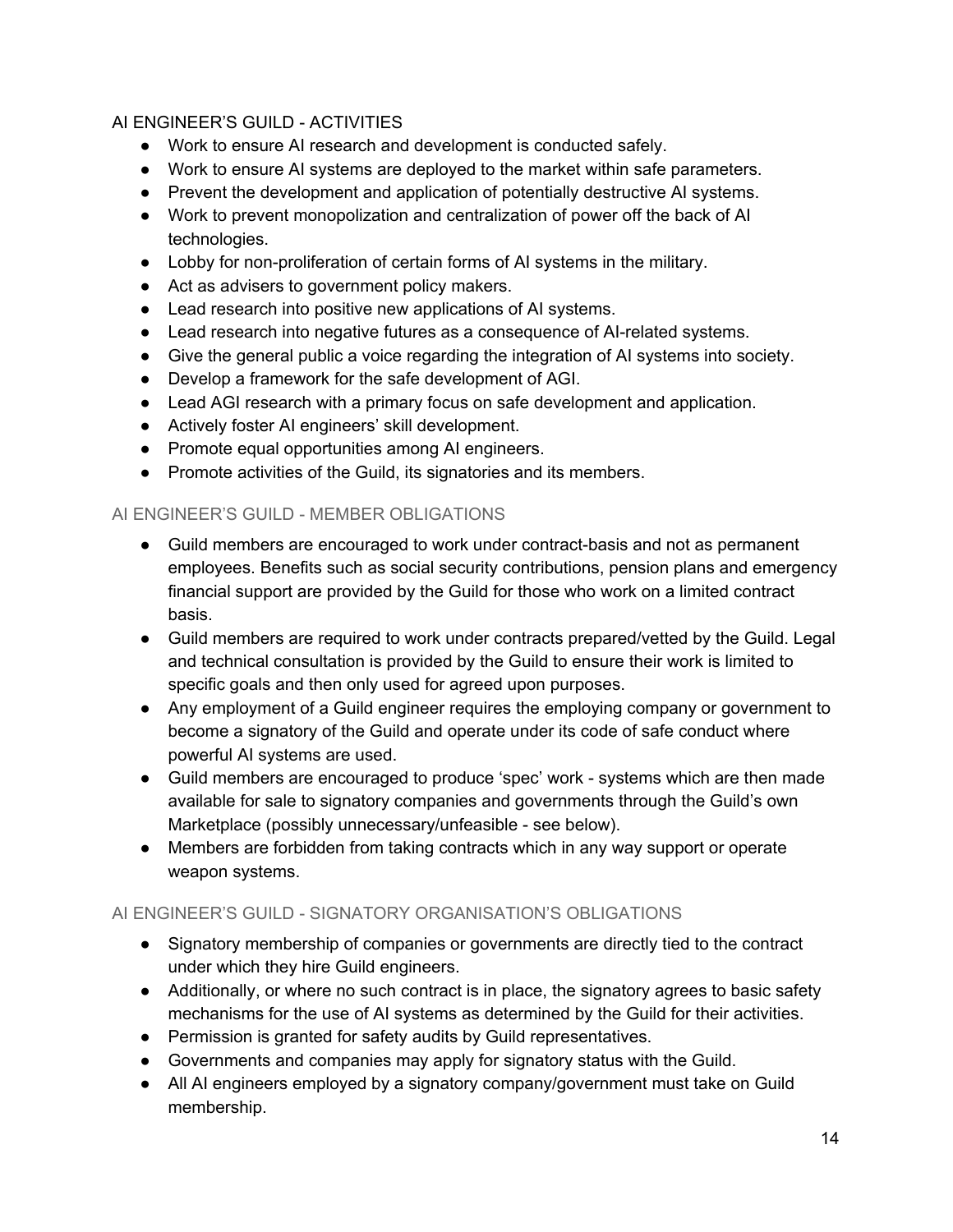● Any use of contracted AI work for systems not explicitly agreed upon represents a breach of contract - the client may be liable to legal action.

#### <span id="page-15-0"></span>AI ENGINEER'S GUILD - STRATEGIES & INCENTIVES FOR EXPANSION

- Affiliate membership to the Guild is awarded to graduating students of AI-focused university courses. This creates a culture of loyalty to safe AI development and discourages young professionals from applying their skills to 'dangerous' non-signatory organisations.
- The weight of skills from the collective members outweighs that of any individual company or government, thereby incentivising private and public organisations to become signatories to the Guild, whereupon they will be required to adhere to the Guild's code of conduct pertaining to safe AI. In return, signatories are granted employment access to Guild engineers and to the Guild Marketplace, where they may purchase 'spec' AI systems (if such an entity is formed - see below).
- Only signatories of the Guild gain access to the Guild's Marketplace.
- Guild engineer contracts, and sales from the Guild Marketplace, are dynamically priced to enable startups, non-profits as well as local and low-GDP governments to afford safe AI solutions.
- The Guild takes full legal responsibility for the work of their engineers so members and signatories are indemnified against legal action following the failure of AI systems commissioned or purchased from the Guild.

#### <span id="page-15-1"></span>AI ENGINEER'S GUILD - CONSOLIDATION

- Copies of all AI engineering work done by members is stored on off-shore guild servers, using quantum encryption with engineer-identifying authentication signatures.
- Security safeguards are put in place to deter member temptation from quitting the Guild following a major discovery.
- Members of the Guild Council are democratically elected and serve a limited term. Privileges are automatically revoked at the end of that term to prevent abuse of power.

As you see, these suggestions go way and beyond the achievements of even the most powerful writers' guilds. But ambition befits a sector which is set to be so much more impactful to society and humankind than writing for the Film & TV industry.

The most highly ambitious deviation from the writers' Guild system is the proposed creation of an AI Engineers' Guild Marketplace. This represents an effort to guide the AI race to safe ground through direct market competition. A radical strategy for any guild, this strategy is nevertheless comparable to OpenAI's mission to prevent unchecked monopolization and misuse of AGI by winning the AGI race themselves. The main difference is that the proposed Guild Marketplace would monetize minor Guild-regulated ALI breakthroughs first, in order to build the Guild's influence over time, and steadily impose safety regulations into ALI-applications even before AGI is discovered.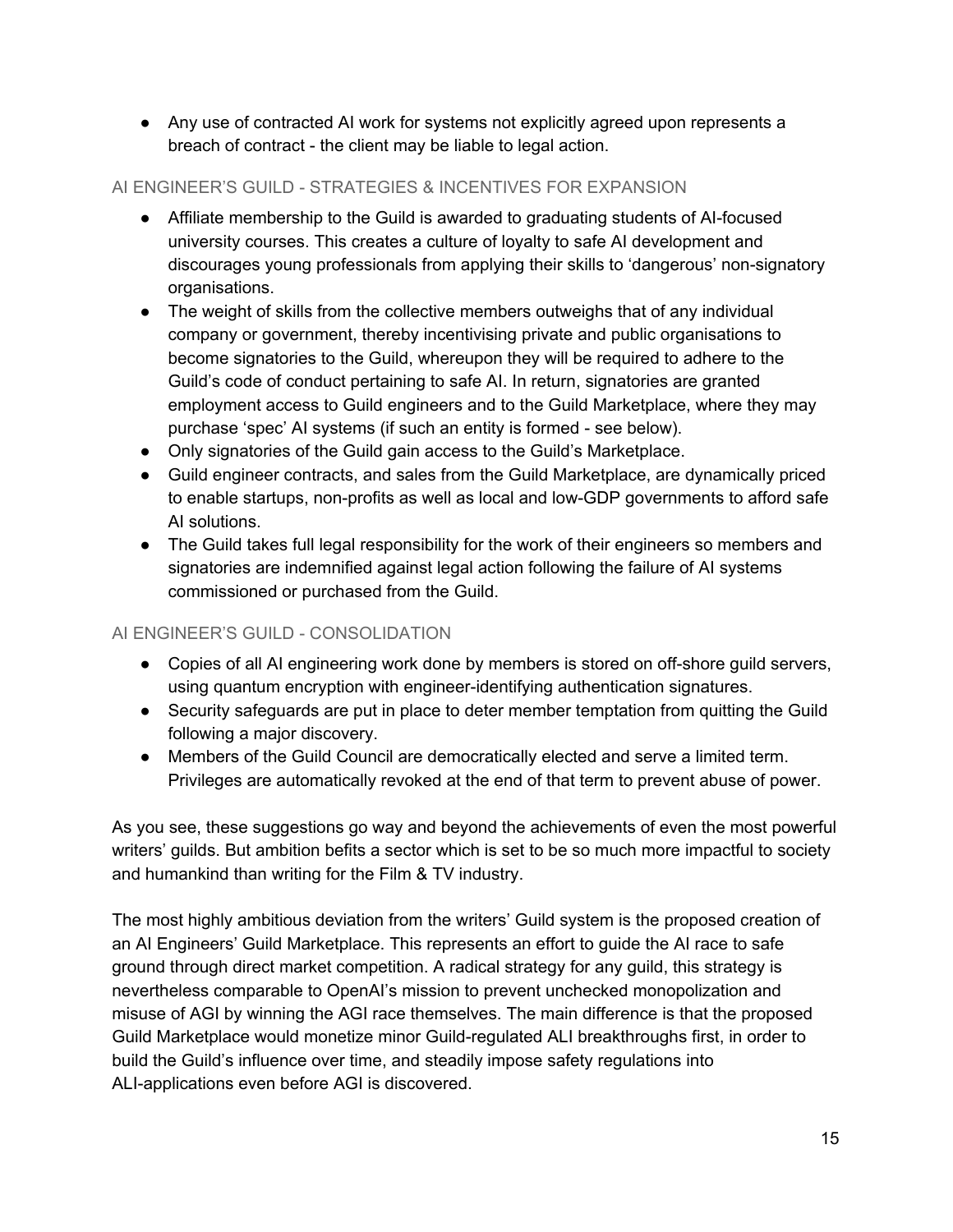Needless to say, forming a market-dominating Guild Marketplace might well be a step too far into idealism. But with so many other strong incentives for individuals and signatory companies to join the Guild, our goals of risk mitigation may well be achieved without the Guild needing to compete directly in the global market for AI systems.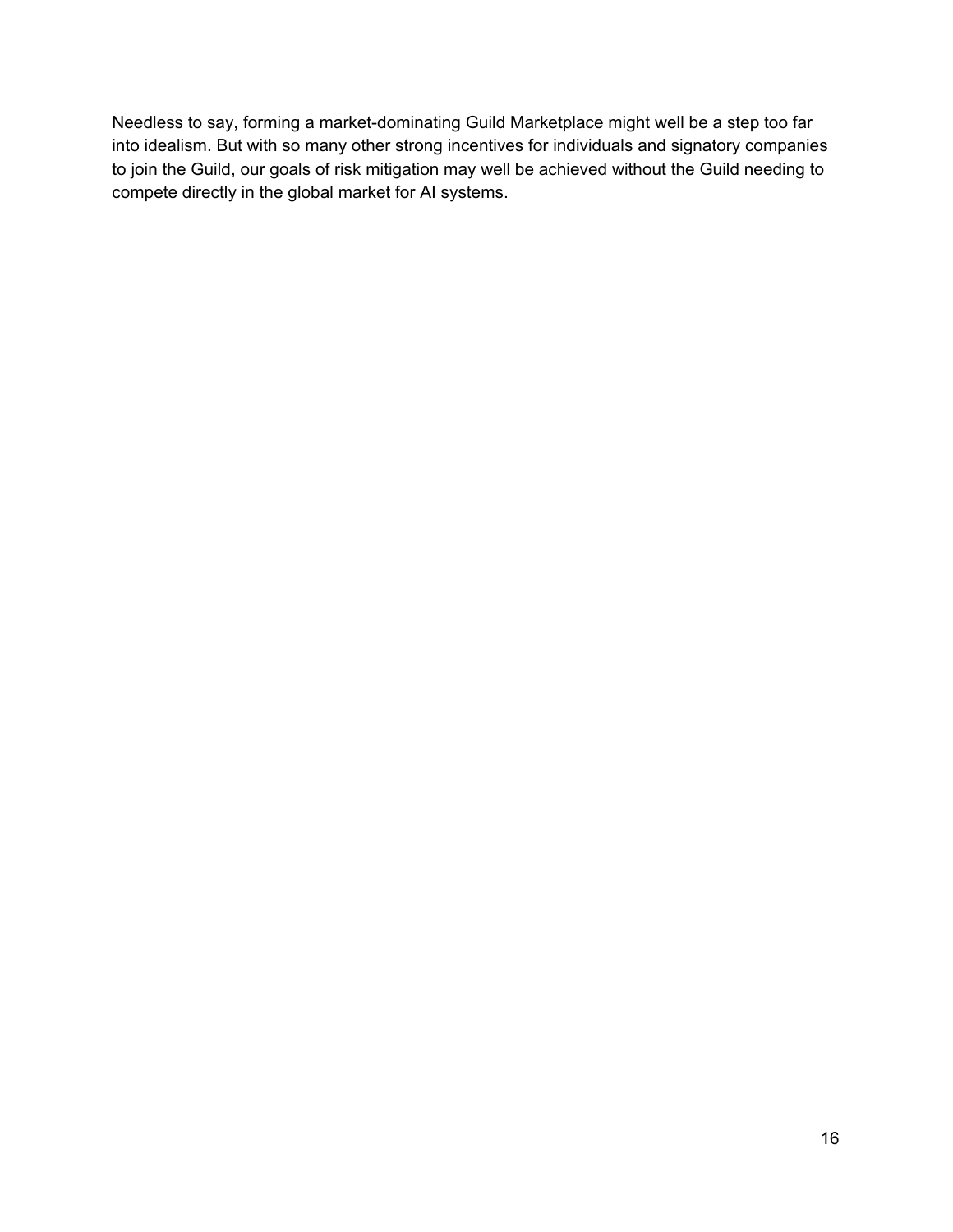### <span id="page-17-0"></span>BUILDING THE AI ENGINEER'S GUILD - A PROCEDURE

In the event this proposal for the formation of an AI Engineers' Guild is deemed meritable as a force of AI risk mitigation, it is important to also explore how such a Guild can be built from the ground up. Whatever challenges might await a successfully established AI Engineers' Guild, many more lie immediately ahead in its establishment. One can be sure, however, that these challenges will only get harder the longer we delay.

It should be noted here that one important consideration for the establishment of a Guild is the need for overwhelming success - with anything less likely to spell failure. Should only half of all highly-skilled AI developers across the globe become Guild members, for example, it is safe to say that the companies, corporations and governments financing AI R&D would be incentivised to work with the remaining non-members, who are free of commercially hindering commitments.

Again, the below procedural proposal for building a successful AI Engineers' Guild should be taken only as a framework for discussion. It is expected that professionals in various fields will apply their expertise to shape a more realistic procedure that maximises the chances of success.

#### YEAR 1 - GUILD STARTUP

- A new General AI Challenge is introduced to explore in-depth analyses on how an AI Engineers' Guild might best function, and how it might best be set up. Meanwhile, Good AI collaborates with organisations like Partnership on AI to mobilize discussion through conventions and conferences, building a body of knowledge and opinions towards a blueprint. An online think tank processes discussions and highlights the most lauded ideas.
- Intense surveying takes place into the current status quo and modus operandi of AI engineers and researchers across the globe. Surveys explore the current and prospective foci of AI engineering work, employment incentives, market forces, human resource questions pertaining to performance and breakthroughs, potential dangers of AI engineering both in gravity and likely timescales as wellas whichever other questions are identified as important. This information also feeds into the blueprint for the Guild.
- An initial foundational Council is built around the most actively engaged parties to create a skeletal long term plan based on a vision of the infrastructure and management of a successful Guild, along with a roadmap for its establishment. The shape of the early Guild will be distinctly different to its long term vision and much more focused on incentivisation for membership growth than risk mitigation. It is imperative at this stage to safeguard against conflicts of interests among those participating.
- Leading AI engineers are identified especially those deemed to be high-profile. These luminaries are approached and invited to contribute to the formation of the Guild as an active organisation, both in design and implementation. Those who accept become the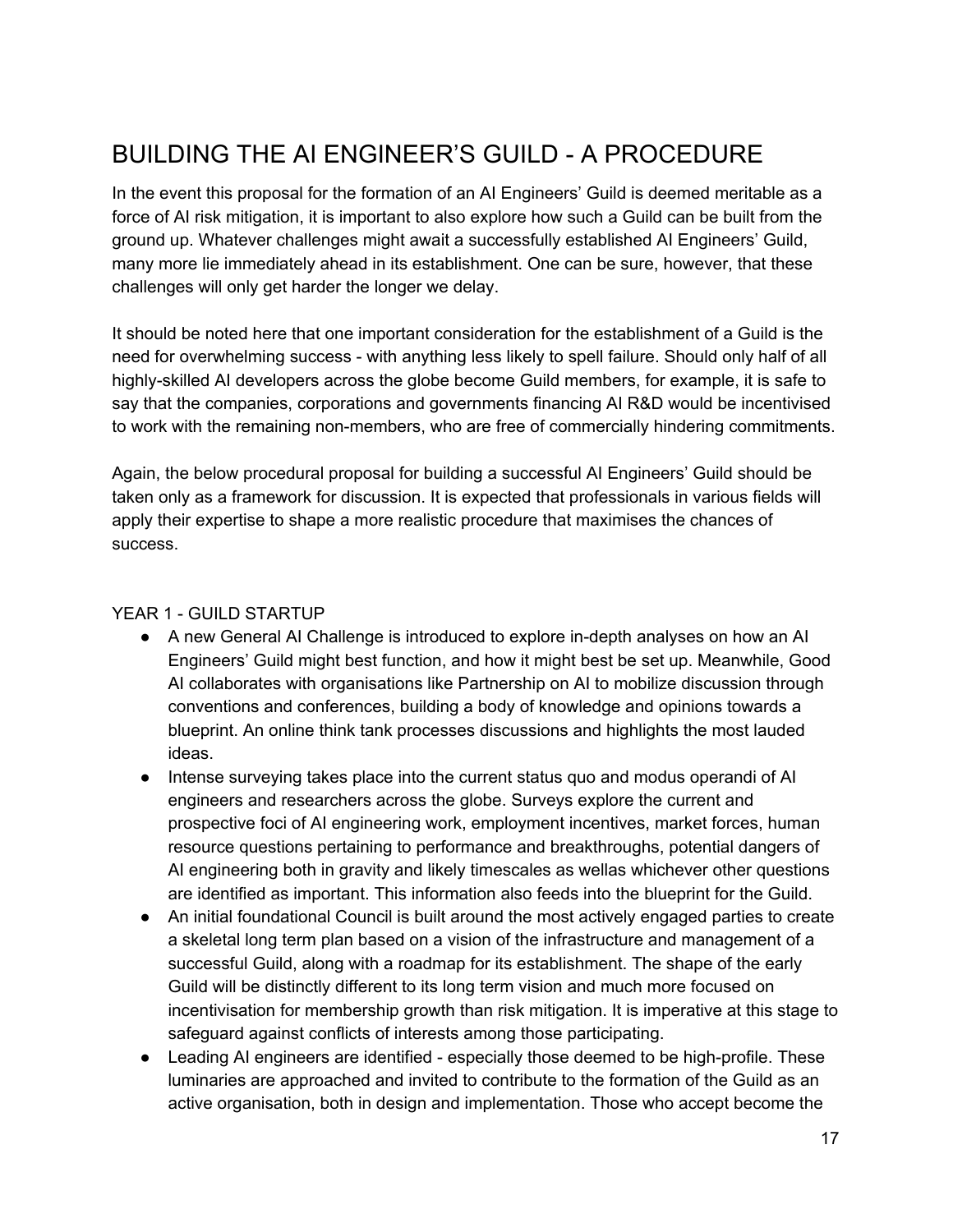first members and, thanks to their reputations, draw attention to the Guild project throughout the AI development sector.

● The Guild is officially established and more high-profile members are sought out. Preliminary member obligations are modest.

#### YEAR 2 - FIRST TIER EXPANSION

- Guild research departments are set up, focusing on risk mitigation. Their findings feed into the early contracts between Guild members and signatories.
- The founding members are asked to invite their employers to become Guild signatory members and abide by the (also initially modest) rules regarding safe AI use.
- The company membership roster of Partnership on AI is invited to become Guild signatory members.
- Discussions take place with OpenAI about signing their researchers as Guild members and aligning goals towards creating a competitive Guild Marketplace (if such a branch of the Guild is deemed feasible/necessary).
- Current contracts permitting, the founding members are encouraged to develop ALI systems for sale in the Guild Marketplace. These systems are projected to be of high commercial value and created with the specific goal of commercially attracting more Guild signatory company and governments, who may only purchase these systems if they agree to signatory membership.
- The engineers responsible for the creation of these spec AI systems will retain full ownership of their work and thereby receive market-value reward for any sale. The only restriction to their ownership is full adherence to the Guild's rules of safety and conduct. These systems will not be open source, in order to attract greater fees from private companies.
- Marketplace pricing is dynamic so as to allow SMEs, non-profits and small/local governments to access new AI systems and themselves become Guild signatories.
- High security systems and encryption protocols are put in place to protect Guild IP.
- Revision history code is incorporated into all AI work, tied to authentication for decryption, thereby creating a culture of accountability.
- Signatory companies/governments (or potential signatories) are approached for application-specific commission work by Guild members.

#### YEAR 3 - SECOND TIER EXPANSION

- The first Guild Council elections are held. New checks and balances are put in place to prevent corruption and abuse of power.
- The bar for Guild engineer membership is lowered to include the next tier down in terms of skillsets and talent, as well as diversifying into new areas of AI research and application. All new members are commercially incentivised to create more AI systems for sale in the Guild's Marketplace.
- As membership increases, plans are put in place for the establishment of sub guilds to represent different fields of AI development.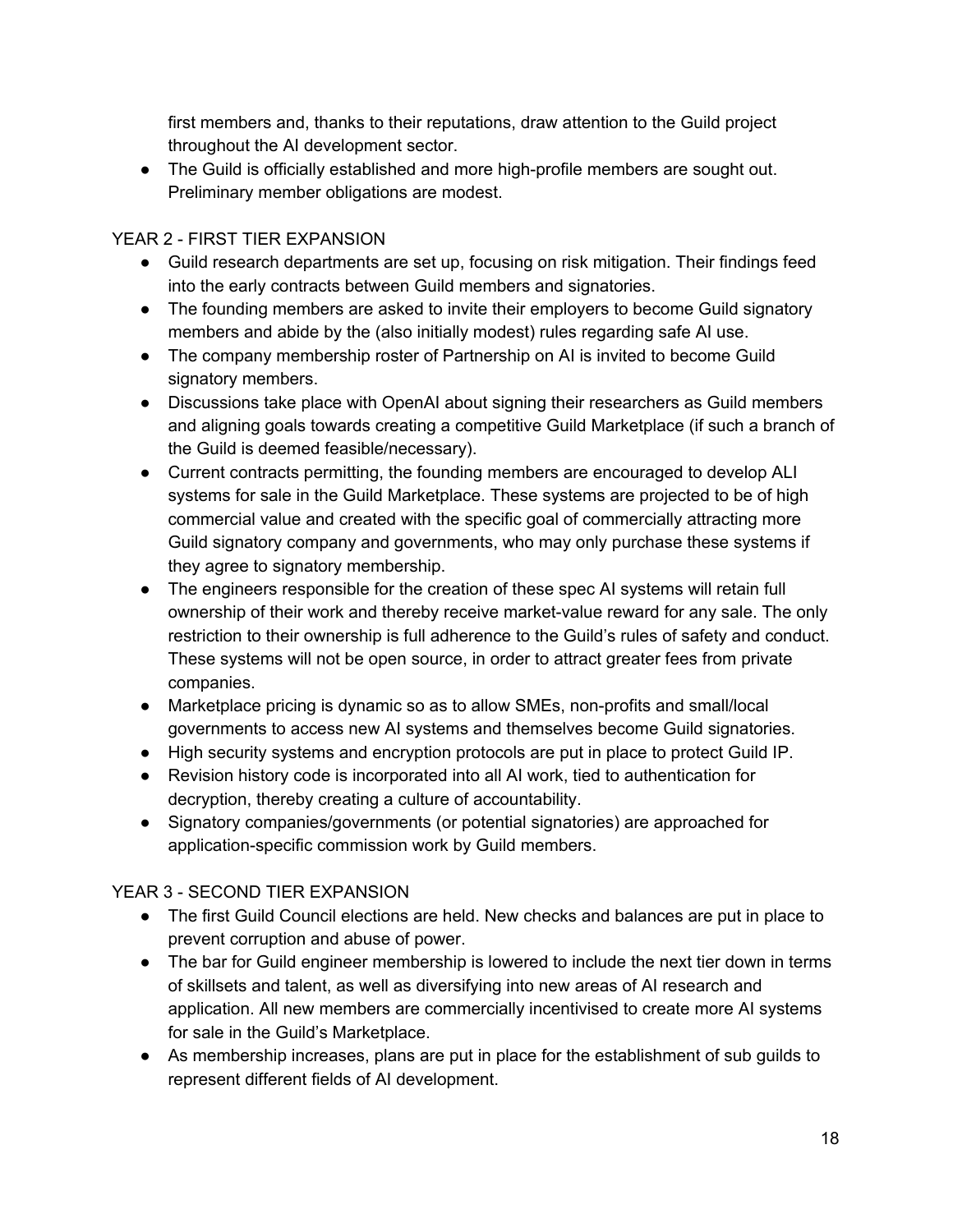- The first AGI taskforce is set up with the goal of developing and delivering safe AGI under the protection of the Guild. Its work is financed by ALI sales from the Marketplace as opposed to financing from signatories in order to safeguard against conflict of interest.
- Research on the contemporary global state of AI research guides next steps in the Guild's evolution and activities.
- The Guild Marketplace is developed as a competitive source of AI solutions offering cheaper rates for safety-assured products and services. For the first time, legal guarantees are now provided along with contracts.

#### YEAR 4 ONWARDS

- Affiliate membership is granted to junior AI engineers and university graduates from signatory universities.
- The Guild's activities move towards goals defined and evolved since the organisation's conception - promoting decentralized safe development and application of AI systems.
- As those goals are achieved, the Guild shifts its attention towards consolidation of safety-driven influence over the tech industry.
- Polling systems are established so the general public may democratically influence the development and release of AI applications on behalf of the Guild.